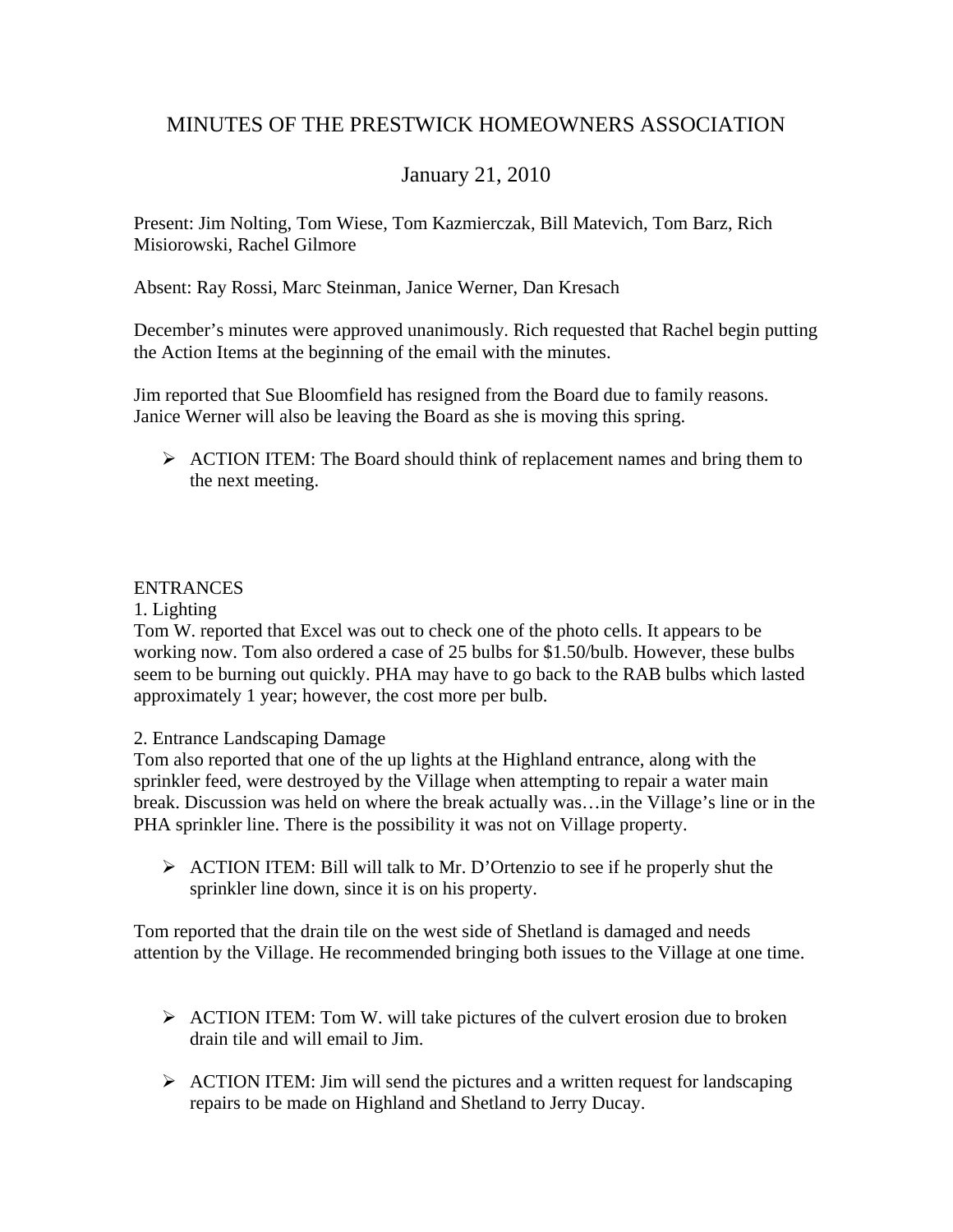#### 3. Holiday Lighting

Jim has contacted Marikay and she is working on ideas for holiday lighting at the PHA entrances.

### ARC

Tom reported that 10-12 people have provided landscaping plans for the CN remediation money. The program ends 5 years from the start date.

# **SOCIAL**

n/a

# MEMBERSHIP

1.Membership Letter

 The newsletter will go out by the first of February. The annual membership letter will follow after the newsletter.

- ¾ ACTION ITEM: Rachel will talk to Liberty about a response card vs. a tear off response at the bottom of the letter and about including a separate envelope to return dues to the bank
- $\triangleright$  ACTION ITEM: Tom B. and Bill will update the vacant house list and email Rachel any change.

Discussion was held about condo membership. The Board agreed to have Tom B. ask the condo board presidents to use assessment fees to pay for the PHA membership in one lump sum per building, like they used to do. Rachel will wait to see if Tom is able to procure condo memberships before including all condo residents in the database mailing.

 $\triangleright$  ACTION ITEM: Tom B. will approach the condo board presidents and ask their associations to join the PHA association en masse.

#### **SECURITY**

There was a burglary in Prestwick recently. The police sent out an email, and Jim will be forwarding on this email to residents.

#### WEB SITE

Discussion was held on the web ads and the total amount paid for web design/hosting services. Rachel reported that a large chunk of the fees may come from resizing and customizing the web ads, which last year only brought in \$200-\$250 in revenue. The Board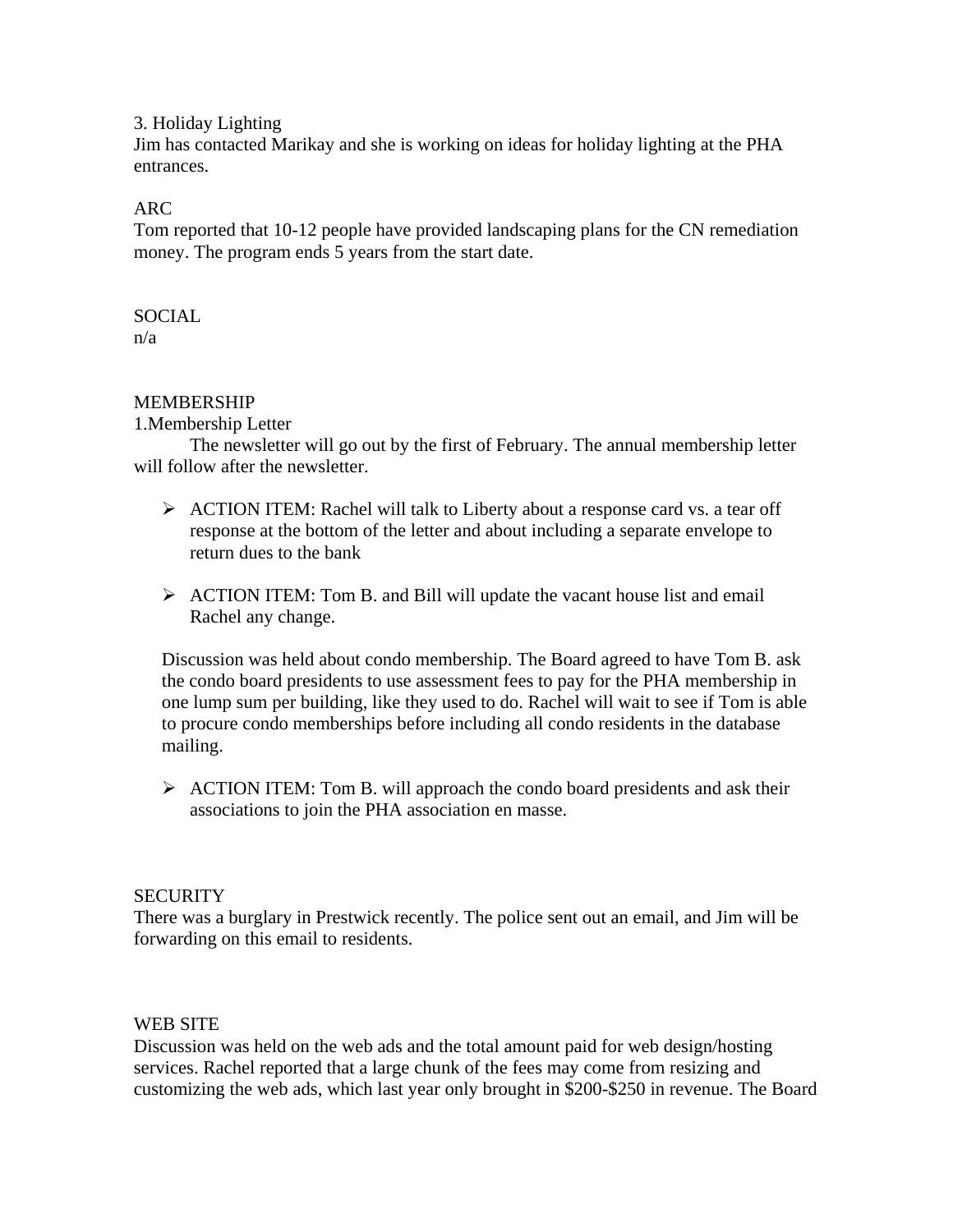agreed to continue to offer web ads and see how many were requested before deciding whether or not to discontinue them or change their placement on the Prestwick site.

#### FINANCIAL

1. 2010 Budget

Tom K. reported that there is approximately \$18,000 in the bank. Any new dues that come in will add to that figure. There are no outstanding bills to be paid. There is \$14,000 in planned expenses for lighting and landscaping.

# NEWSLETTER

The next newsletter will go out in late January. It will include the following:

- a) article on welcoming new neighbors and letting the Board know of move ins
- b) Garden Walk info (Sun., July 11, 1-4 p.m., host homes needed) with photo collage from the 2009 walk, contact info to be Jim N.
- c) Why Join PHA and note that dues letter is coming soon
- d) Directory ad info
- e) Thank You plug for Liberty
- f) Info on new promo for Club, no initiation fee (Jim to get info to Rachel)
- g) Dear Pressy on outdoor lighting and consideration of neighbors AND the all volunteer board with no money going to any Board member for incidentals; also mention how the Club donates use of the room for meetings
- h) General reminder about property upkeep and calling the Village if neighbors are not in compliance

#### GOVERNMENTAL

#### 1. CN

Rich reported that his CN committee had spoken to the Village back at the end of the summer about building a wall and about track stability. Rich recently followed up with Jerry Ducay on their packet of information/research they submitted. Jerry said the Village had not heard anything, although he has noticed CN working on the track.

Rich also noted that the Village changed an ordinance regarding what the mitigation money could be used for. He also indicated that Jerry Ducay has asked PHA to help them conduct a homeowner poll to see if residents are interested in remediation money being available for window replacement. The implementation date for this plan is April 1. The Board agreed that Rich could tell Jerry PHA would participate in the survey.

- $\triangleright$  ACTION ITEM: Rich will follow up with Jerry as to how long the CN money is available for landscaping remediation.
- $\triangleright$  ACTION ITEM: Rich will let Jerry know that PHA will participate in the window replacement survey.